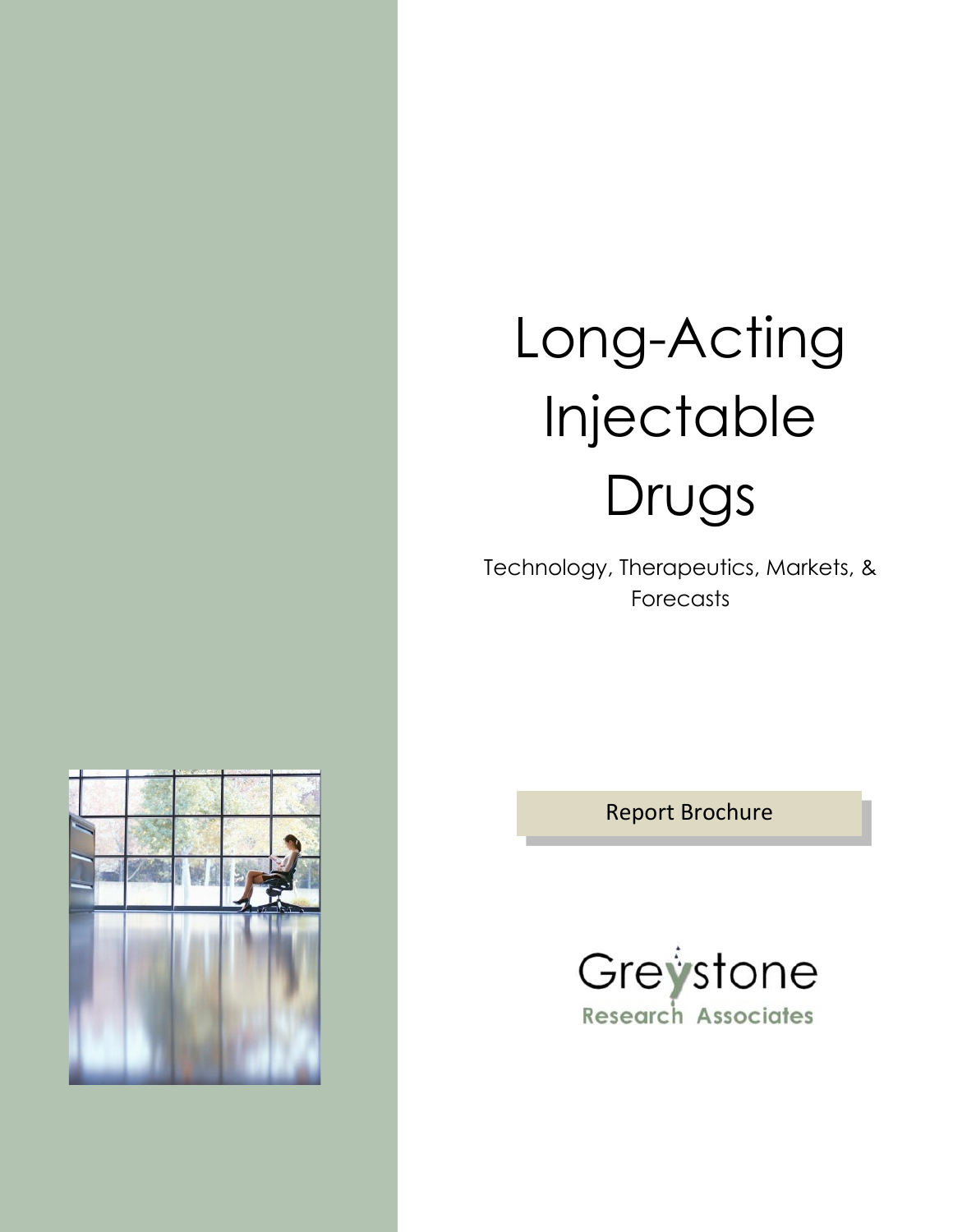Greystone Research Associates is pleased to announce the publication of a new market study. **Long-Acting Injectable Drugs: Technology, Therapeutics, Markets and Forecasts** is a comprehensive evaluation and analysis of the technology, products and participants providing the driving force behind this evolving segment of the healthcare sector.

The study is designed to provide drug company decision makers, drug delivery developers, device designers, healthcare marketers, and supply chain participants with a detailed understanding of the economics, technologies, disease segments, and commercial opportunities for injectable drug products engineered for controlled release. Provider organization business managers, healthcare administrators and investors will also benefit from this study.

## **Engineered Injectables that Address Chronic Conditions**

Chronic conditions require drug administration over long periods of time, placing a greater emphasis on self-administration. With the shift away from caregiver interaction, drug safety and compliance/adherence become prominent concerns. These concerns, which are not new, are becoming magnified as the number of powerful new drugs reaching the market increases. For healthcare managers and public health officials, one way to address these issues is less frequent dosing. Using formulation technologies designed to modulate the effect of therapeutic substances, drug developers are creating formulations that exhibit extended-release profiles. These chemistries include polymers such as polyethylene glycol-complexed (PEGylated), which are used to product encapsulated and coated versions of new APIs. The goal is to address the requirement for patient-dependent, and therefore compliance-sensitive, drug treatment protocols such as multiple dosing through controlled release formulations that provide the desired therapeutic effect with dosing of once-a-day or less.

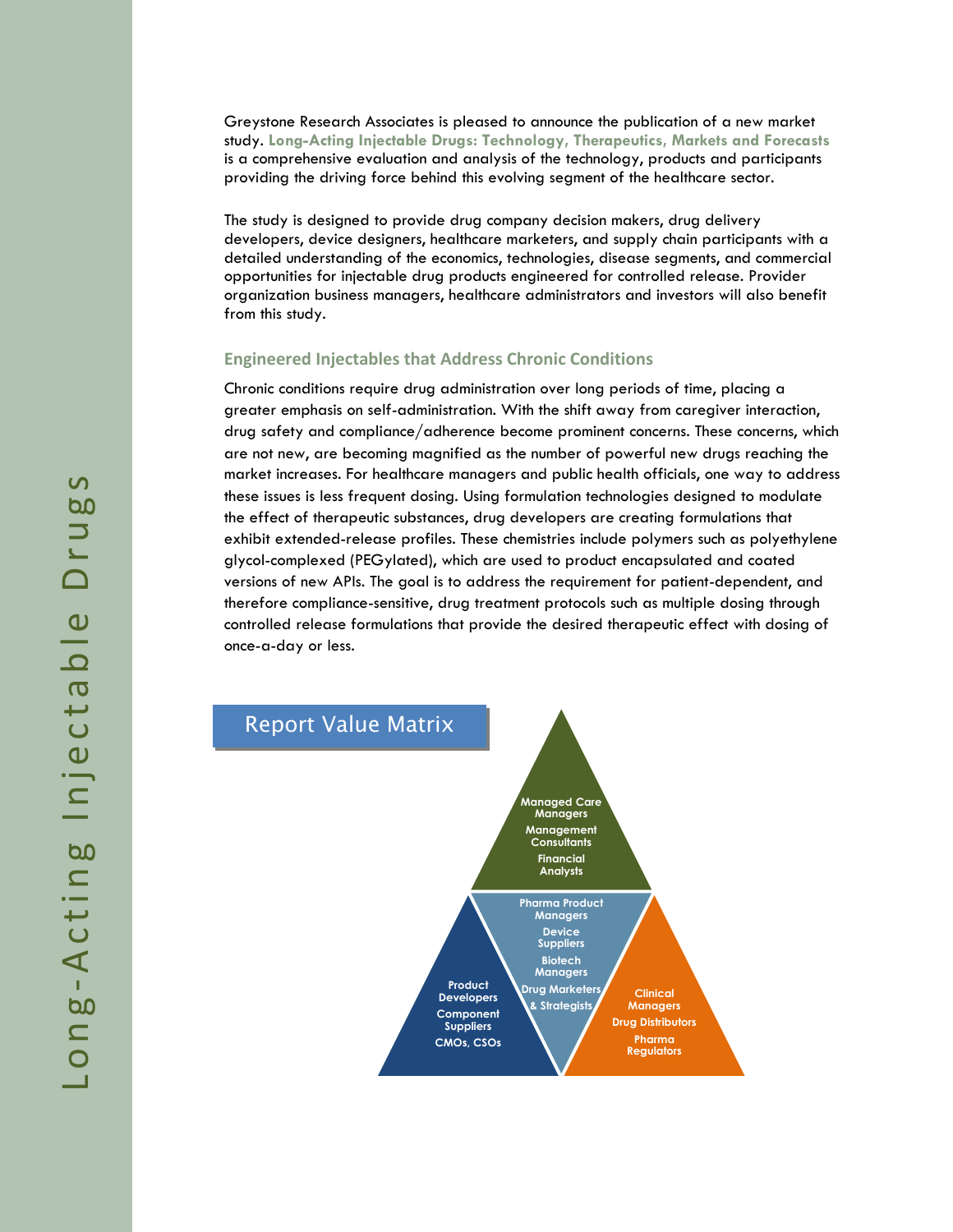## **Executive Summary**

Long-Acting Injectable Drugs Executive Summary Injectable Drug Market Dynamics The Trend toward Self-Administration

# **Injectable Drug Formulation Technology**

Innovation in Injectable Device Designs Therapeutic Demand Drivers

# **Market Factors**

Patient Compliance Ease of Use Healthcare Regulations Managed Care Initiatives Competitive Landscape Risk Factors

## **Formulation Technologies**

Biodegradable Polymers PEG PLA/PLGA Polyether ester Long-Acting Injectable Formulation Technologies BEPO (MedinCell) ChroniJect (Oakwood Laboratories/PharmaSophia)

CriticalMix (Critical Pharmaceuticals) Depofoam (Pacira) FluidCrystal (Camarus) LinkeRx (Alkermes) Medisorb (Alkermes) Medusa (Recipharm/Avadel) Nanocrystals (Alkermes) Optisomes (Talon/Spectrum) PolyActive (Octoplus) Q-Sphera (Midatech Pharma) SABER/SAIB (DURECT) SynBiosys (Innocore) TransCon (Ascendis)

# **Physical Process Control Methods**

Supercritical Fluid SCF for Nanoparticle Formulations Formulplex (Supercritical Solutions) Ferro SCF extraction of emulsions (SFEE)

# **Long-Acting Injectables – Development Factors**

Formulation Factors **Stability** Administration Factors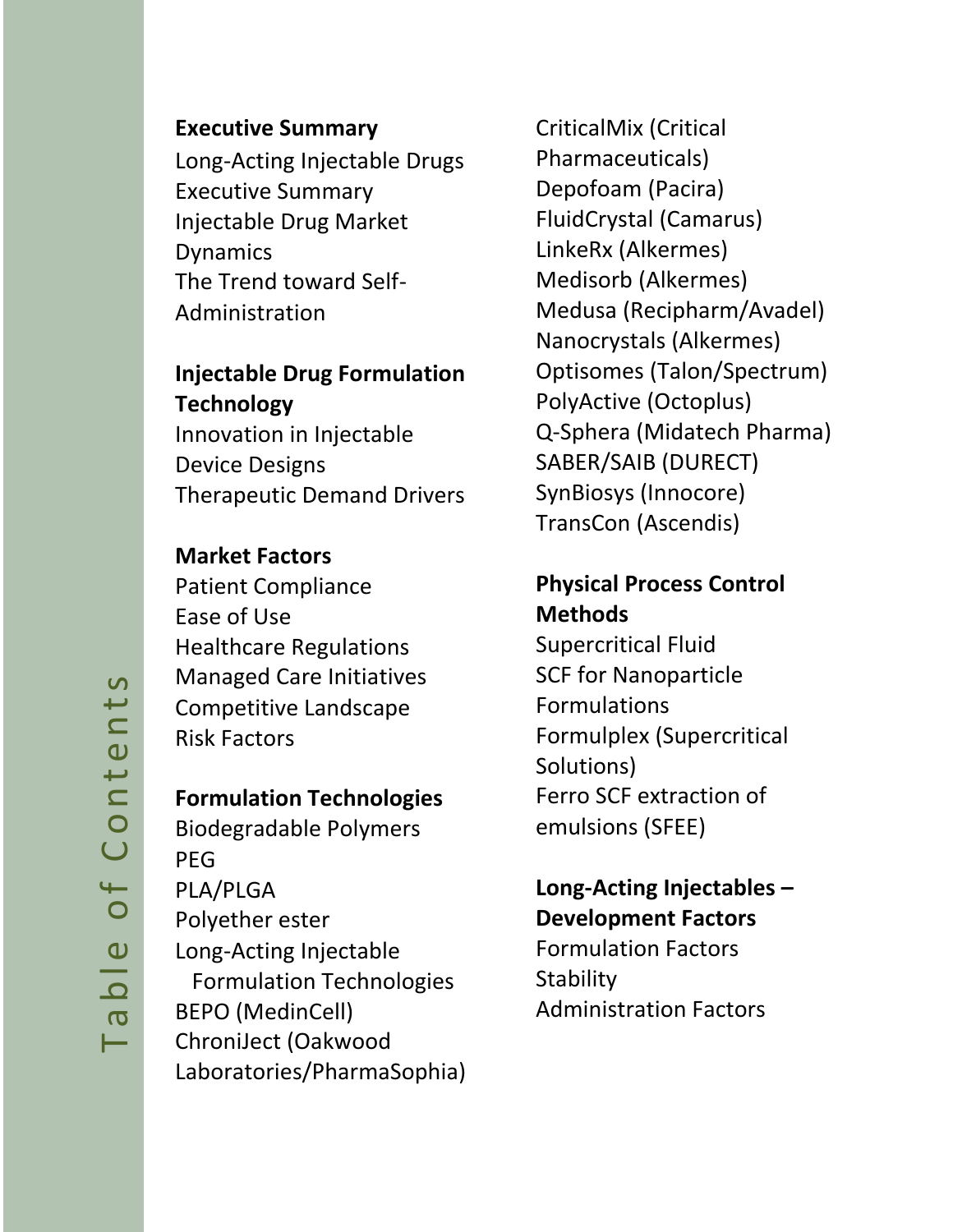**Long-Acting Product Analysis** Aripiprazole Aripiprazole lauroxil Bupivacaine Buprenorphine Cytarabine Cytarabine & Daunorubicin Doxorubicin Estradiol Exenatide Fluphenazine decanoate Goserelin acetate Granisetron Interferon (1) Interferon (2) Interferon (3) Interferon (4) Irinotecan Lanreotide acetate Leuprolide Leuprolide Depot Medroxyprogesterone Naltrexone Octreotide acetate Olanzapine Pamoate Paliperidone palmitate Pasireotide Pegvaliase-pqpz Risperidone **Testosterone** Triptorelin (1) Triptorelin (2) Triamcinolone acetonide

Vincristine sulfate Glycemic Control AB101 (Rezolute) Hormone Deficiency human Growth Hormone/ Ascendis Pharma Addiction CAM2038 (Camurus) Pain Management Posidur/Durect Cardiology Treprostinil/Ascendis Pharma Neurology Relday/Risperidone (DURECT/Zogenix) Oncology CAM2032 (Camurus)

## **Therapeutic Sector Analysis**

Addiction Glycemic Control Infectious Disease **Hepatitis** Neurology Schizophrenia Bipolar Disorder Oncology Pain Management Reproductive Health Fertility Endometriosis **Company Profiles**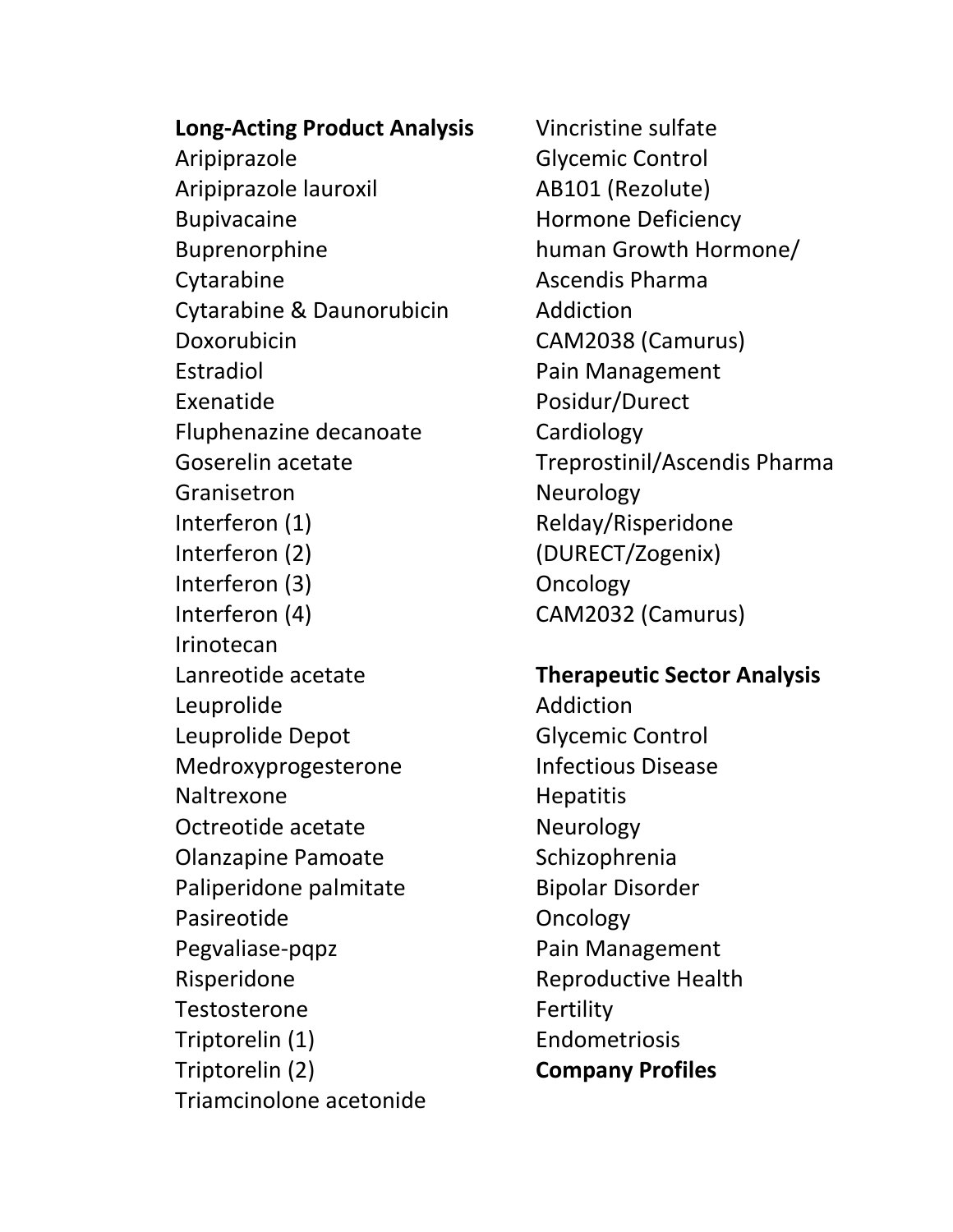## What You Will Learn

- What are the marketed long-acting injectable drug products, what Long-Acting formulation technologies are used, and who markets them?
- What are the major factors driving long-acting injectable drug demand?
- What long-acting injectable drug candidates are in late-stage clinical development and what is their potential impact?
- How important are drug developer-formulation technologist relationships in the long-acting market segment, and what are the key alliances in the industry?
- What are the essential formulation factors, delivery device selection issues, related technology factors and market development issues for long-acting injectable drug products?
- In what therapeutic market segments do long-acting injectables compete? What is their market share today? What will it be in 2028? What is their expected growth rate?
- What are the significant economic, technology, and regulatory factors affecting the market for long-acting injectables?

### Report Format and Availability

This report is available electronic format. A site license for a single physical location and a global license are also available. Custom licensing options to address specific company user requirements are available by calling client services at 603-440-5710, or by emailing clientservices@greystoneassociates.org.

### Methodology

Research methodology is based on primary research in the form of in-depth interviews with key market participants, technology developers, distributors, industry experts, and market influencers, a list that includes regulatory officials, industry trade groups, and materials standards organizations.

Primary data is evaluated and normalized against secondary sources including trade journal articles, technical literature, industry publications, company data sheets and published information, and statistical data from government agencies and trade associations.

Forecasts and projections of market demand and future market activity are derived using standard modeling and statistical techniques.

### About Greystone Associates

Greystone Associates is a medical technology consulting firm focused on the areas of medical market strategy, product commercialization, venture development, and market research. We assist medical and healthcare market participants in achieving their business objectives through the creation of detailed development strategies, product commercialization programs, and comprehensive market and technology research and analysis.

Our market research publications are designed, researched and written to provide timely and insightful information and data on focused market segments, with the aim of providing market participants with the essential knowledge to refine and execute their marketing plans and financial targets.